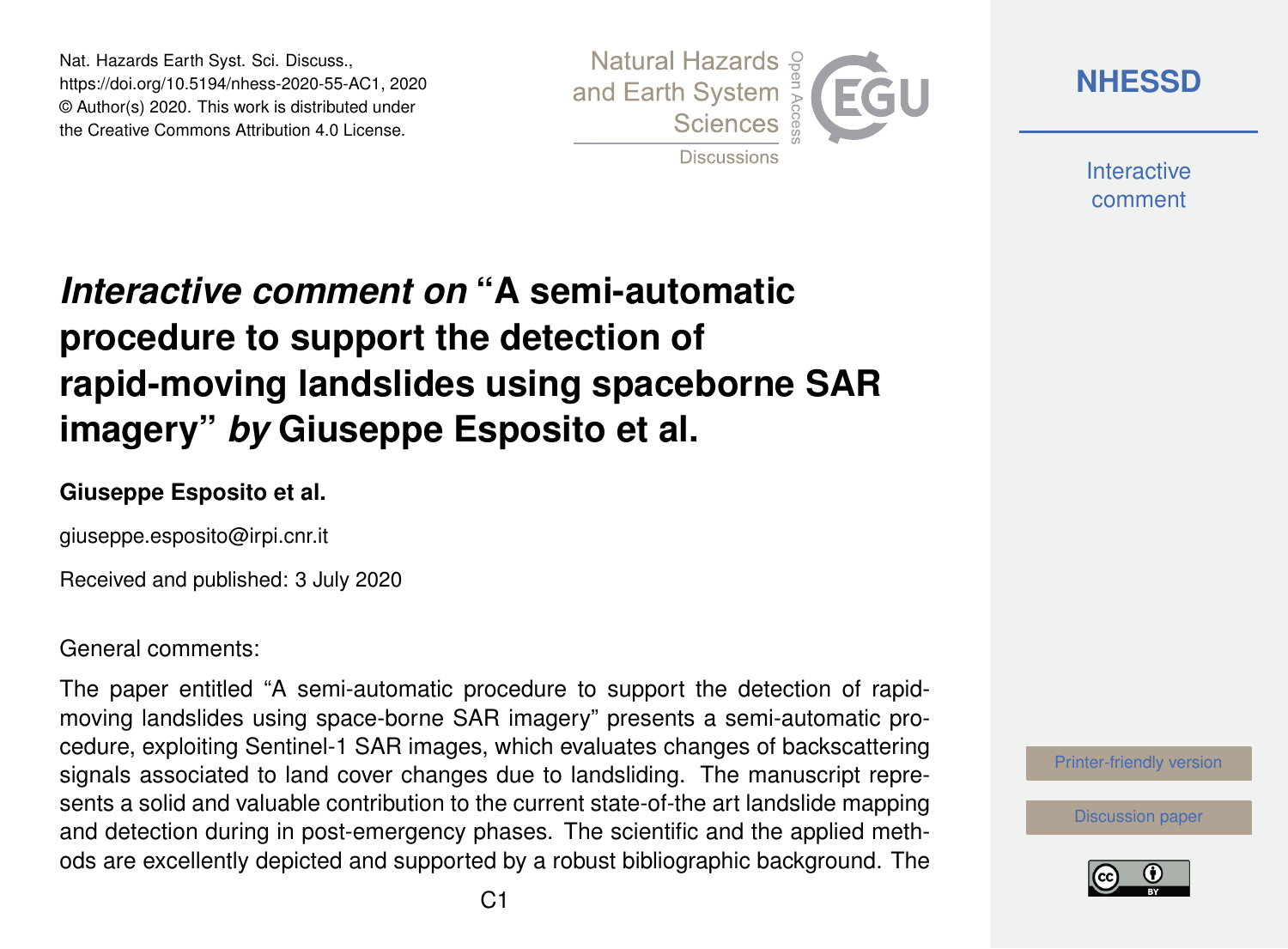results are sound and consistent and supported by a very good statistical analysis, which makes the results very interesting and noteworthy. The discussion of the results in the general framework of the current literature is accurate and addresses all the concerns. The overall quality of the manuscript is very good, with an appropriate number of figures and written in an excellent English, to me. I have just a few questions which may be addressed in the discussion of the paper and which can be clarified by the authors.

Author response: We are grateful to the Reviewer for the valuable comments and suggestions relevant for the improvement of the manuscript. Point-by-point responses to all comments are outlined below. The proposed changes to the text and Figures are provided in the attached pdf file.

#### Specific comments

Title: The use of rapid landslide in the title can be ambiguous, since the definition of landslide magnitude can be obtained by assessing the intensity or the velocity. It is indeed a movement triggered by sudden events such as earthquakes, however, considering the current timespan between two S1 images. The same aspect should be clarified when using this expression throughout the text.

Author response: We agree with this comment. Both the title and some sentences in the text have been modified accordingly. In addition, this aspect has been explained into the Introduction section, by specifying that we focus on rapid-moving landslides since they determine more evident land cover changes with respect to slow-moving mass movements.

Dataset: I think that more information about the dataset used should be provided. A short reference within the text or by adding a table, along with the frame outline to be inserted in Figure 2, would be more appropriate.

Author response: Information on the dataset has been provided both into the sections

# **[NHESSD](https://www.nat-hazards-earth-syst-sci-discuss.net/)**

**Interactive** comment

[Printer-friendly version](https://www.nat-hazards-earth-syst-sci-discuss.net/nhess-2020-55/nhess-2020-55-AC1-print.pdf)

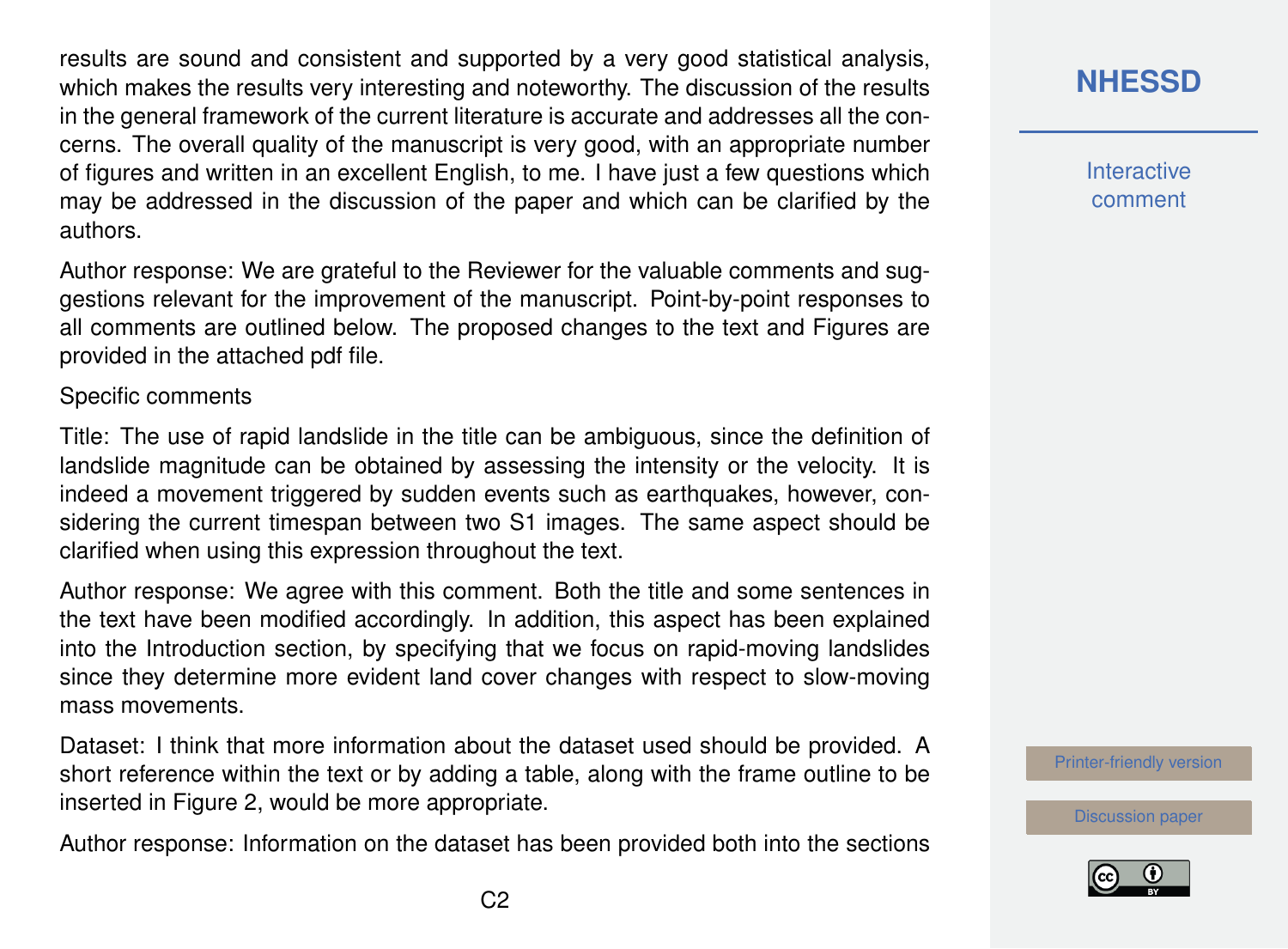2.1 and 3. Further specifications have been inserted in section 3, as highlighted below:

"Considering that the majority of the slopes in the study area are exposed towards West, to limit geometrical distortions in the single images and in the change detection estimation, we preferred to use IW-SLC products acquired in ascending mode, with a VV-VH polarization. Each IW product is collected with a swath characterized by a width of 250 km, subdivided in turn to three sub-swaths containing one image per polarization consisting of a series of bursts which are processed as independent SLC images."

A new version of Figure 2, including the spatial extent of the used Sentinel-1 SAR images, has been also prepared, as shown in the attached pdf file.

Speaking of the dataset, what about the geometry of acquisition? Did you use ascending or descending images? Moreover, do you expect differences in the final results by using both geometries? I also think a short comment on the potential geometric distortions of SAR imagery should be added in the text, if in somehow this may affect the goodness of the results.

Author response: In chapter 3 we have specified that this first application of the processing chain is based only on images acquired in ascending mode. This choice was taken a priori, taking into account that most of the slopes in the study area are exposed towards West, with the aim of limiting the inclusion of geometrical distortions. Besides this, we appreciate this valuable comment that gives us a starting point for improving the proposed procedure and considering the descending images in future steps. We agree that images acquired in both geometries can improve the quality of results, especially in mountainous areas. However, in this first application we focused mainly on the implementation of the processing chain, trying to get reasonable results in terms of output to a real case study. In the next steps, we will work to improve both detection and localization of landslide-related land cover changes, taking into account the possibility of combining ascending and descending images. We have added short comments in the Discussion section, as requested by the Reviewer.

**[NHESSD](https://www.nat-hazards-earth-syst-sci-discuss.net/)**

**Interactive** comment

[Printer-friendly version](https://www.nat-hazards-earth-syst-sci-discuss.net/nhess-2020-55/nhess-2020-55-AC1-print.pdf)

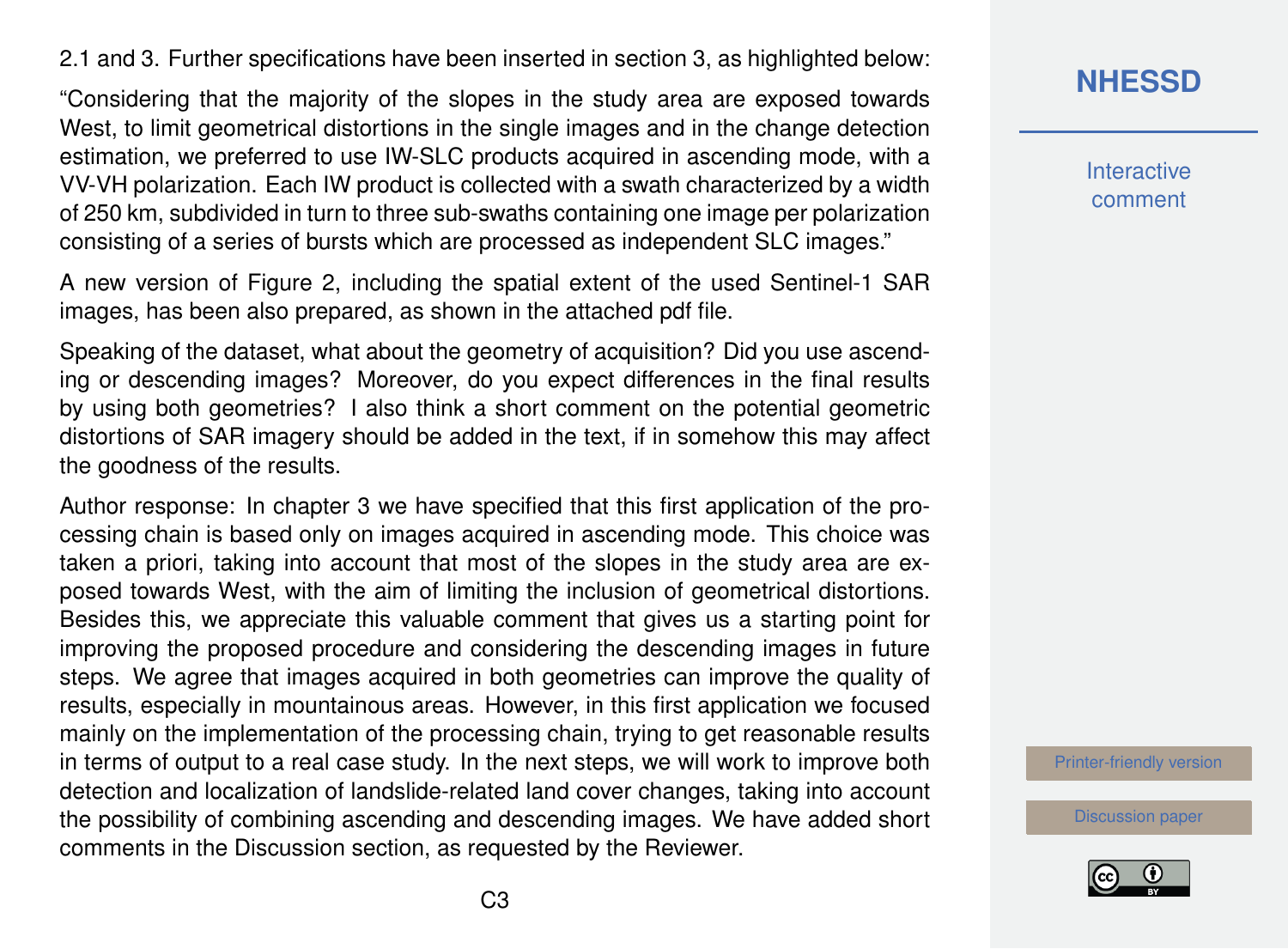Structure of the paper: I find ambiguous to write about the results when speaking of the test site. I find more appropriate to separate the result section from the paragraph 3, by adding a fourth paragraph which should address only the results obtained.

Author response: We structured the paper by describing firstly the implemented procedure, and subsequently the application in Papua New Guinea. The latter is described within the chapter 3 that is thus aimed at outlining the results obtained with the procedure described before. For this reason, we propose to do not change the structure of the paper.

Results: Do you think all the changes detected, even those within the ground truth landslides, can be attributed to landslides? Are there any other land cover changes that can be identified (e.g. deforestation, river deviation, noise, etc.)? You write, indeed (line 301), that many segments outside landslide areas are not attributable to landslides, however, it is possible to find these segments within the ground truth landslides? Do you think is sufficient to discriminate landslide and non-landslide pixels by their number?

Author response: Thanks for this comment that allows us to clarify this crucial point of the paper. It is possible to find segments related to noise and local stream changes also within the yellow polygons, where landslides occurred. However, segments related to these type of changes are relatively smaller than those ascribable to landslides, as shown in the unchanged zones represented in Figure 4(d). The occurrence of many and large landslide-related segments has strongly influenced the statistics of change detections 9 and 10 shown in Figure 5, with respect to the other change detections characterized mostly by noise-related smaller segments. Therefore, both the size and the number of segments resulted discriminant for landslides detection. We exclude changes related to earthquake damage into the yellow polygons, given that the study area is sparsely populated.

I think the classification of the detected segments is still a main challenge, which, of

# **[NHESSD](https://www.nat-hazards-earth-syst-sci-discuss.net/)**

**Interactive** comment

[Printer-friendly version](https://www.nat-hazards-earth-syst-sci-discuss.net/nhess-2020-55/nhess-2020-55-AC1-print.pdf)

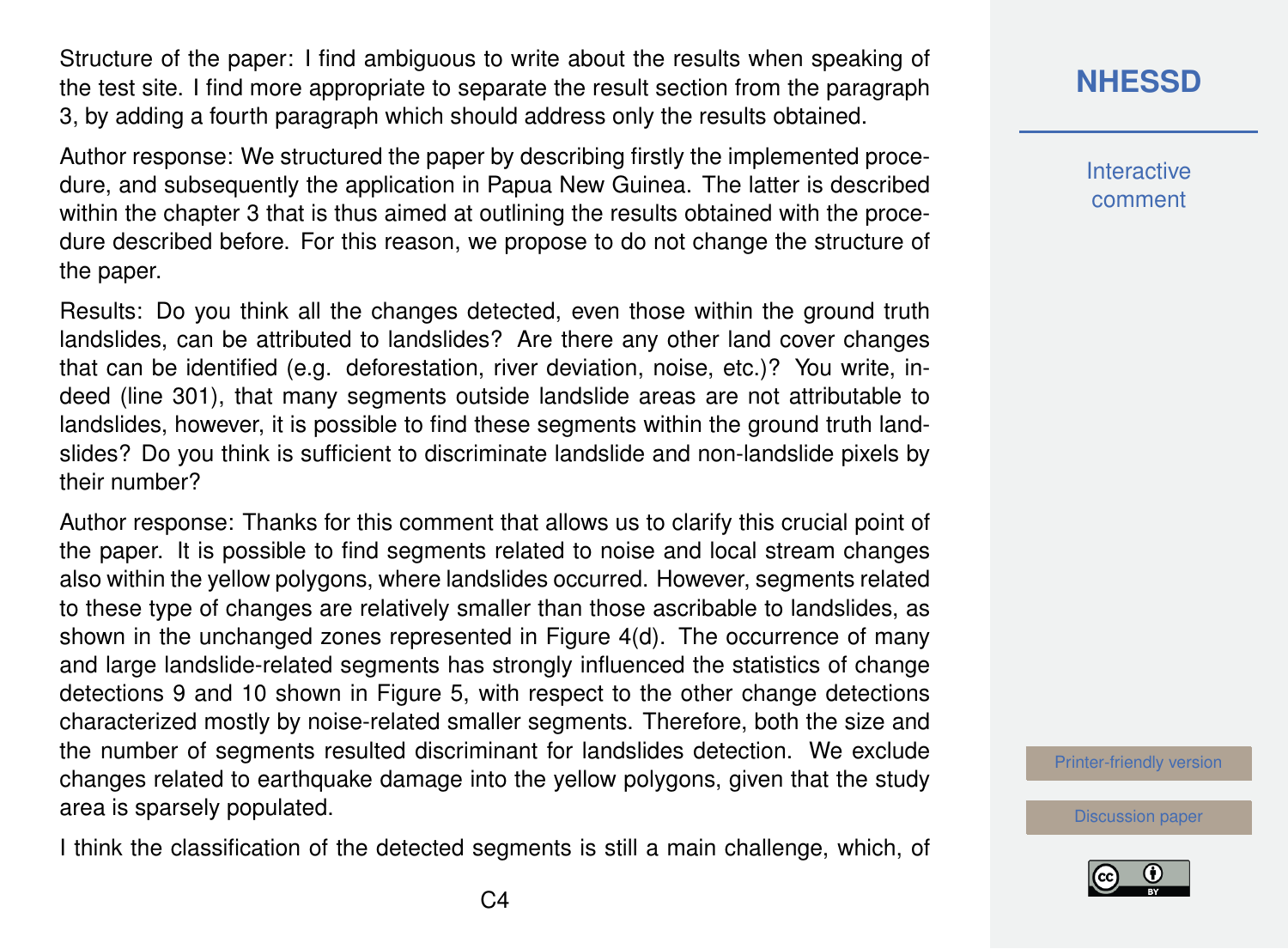course, could be addressed in future work. In this sense, do you think that a validation/comparison with other techniques and other data (e.g. PolSAR, OBIA, InSAR, DTM change detections) may help to better classify land cover changes segments?

Author response: We agree with the Reviewer. A future integration of different types of data and techniques may be useful to better classify the land cover changes and improve the landslides detection. Data at higher spatial and temporal resolution providing different types of information, for example, may allow validating and/or improving the current outcomes. However, it is worth noting that one of the strengths of our procedure is the use of data that are freely accessible, and with a constant revisiting time. This supported us in implementing an automatic processing chain.

Technical comments:

Line 96: please, specify that slightly better than 5 m by 5 m spatial resolution is when dealing with StripMap acquisition mode.

Author response: We agree with this comment. The sentence has been modified as follows:

"Satellites Sentinel-1A and 1B acquire images characterized by pixels with sizes ranging from 5 (range)  $\times$  20 (azimuth) m in the default acquisition mode for land observations (Interferometric Wide Swath mode - IW) up to 5x5 m, in the Strip Map mode".

Figure 2: as I said in a previous comment, SAR dataset frame could be added here to have a complete overview of the study area.

Author response: We agree with this comment and a new version of Figure 2, including the spatial coverage of the used Sentinel-1 SAR images, has been prepared. Please, see the attached pdf file.

Figure 4: please, add a color bar where necessary and the source of the optical image used.

**Interactive** comment

[Printer-friendly version](https://www.nat-hazards-earth-syst-sci-discuss.net/nhess-2020-55/nhess-2020-55-AC1-print.pdf)